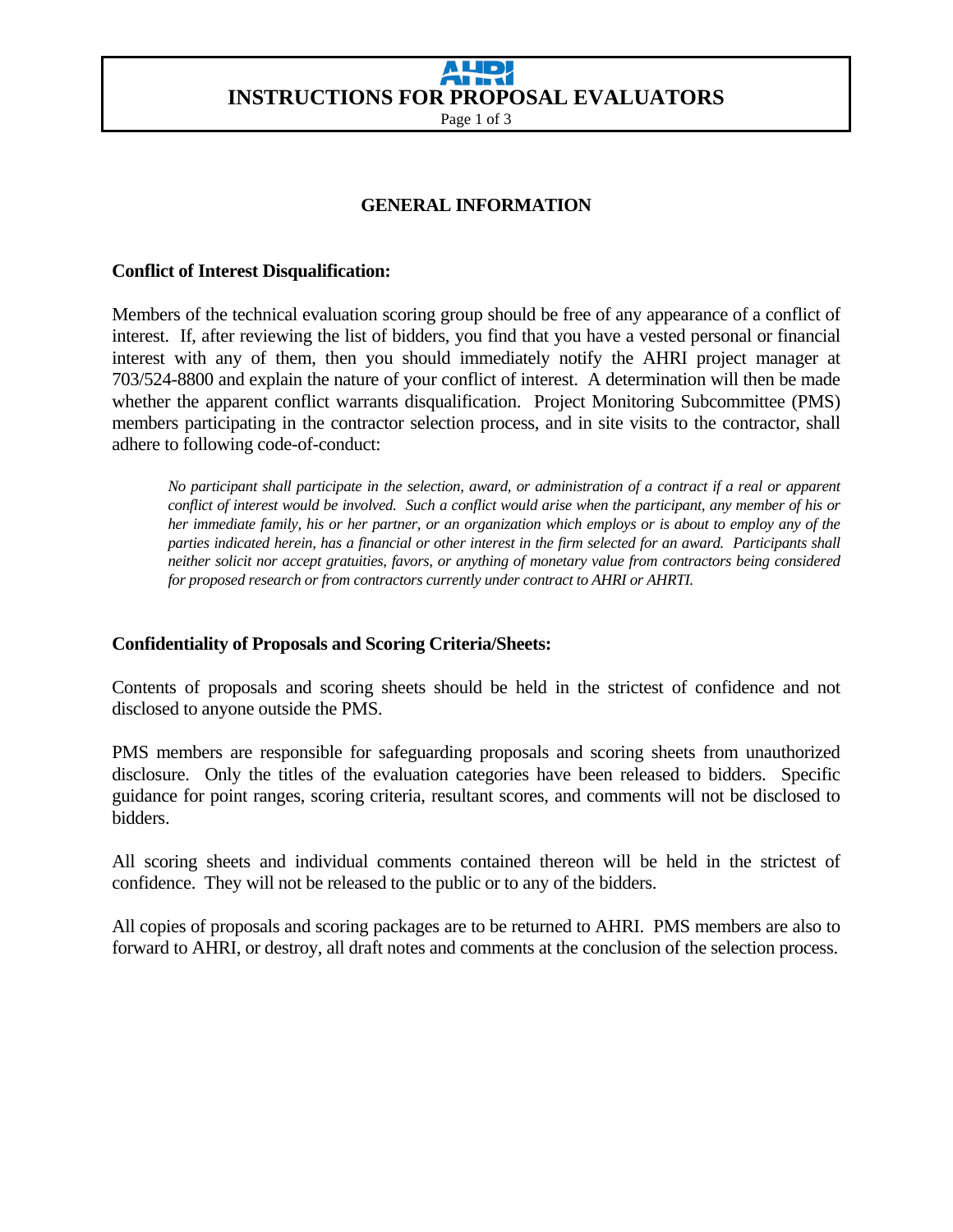# **AHR INSTRUCTIONS FOR PROPOSAL EVALUATORS**

Page 2 of 3

### **Announcement, Identification of Successful Contractor, Debriefing of Unsuccessful Contractors**

AHRI staff will make all public and private notifications of selection results. Identification of the recommended contractor, and notification of same, shall be kept confidential until announced by AHRI (generally, after a contract has been executed with the successful bidder).

AHRI staff will, upon request, "debrief" those entities that were not selected for the project award. Debriefings, when requested, are conducted in a constructive manner with an aim of assisting bidder(s) to understand what elements need to be addressed in future submissions that may result in improved chances of success. During the debriefings, attribution of specific PMS members' comments and confidential information from other bidder(s) will not be disclosed. However, the compiled comments from the project reviewers may be used when describing the bidder's perceived strengths or weaknesses.

#### **Contact with Bidders during the Evaluation Process:**

PMS members are not to publicly or privately announce their status as a scoring subgroup member to any bidder prior to the award selection announcement by AHRI.

During the selection period, PMS members should have no direct contact with a bidder concerning his or her proposal. Any attempted contact by a bidder to discuss the request for proposals (RFP) or his proposal, should be immediately referred to the AHRI project manager.

#### **SCORING INSTRUCTIONS**

#### **Each proposal will be scored in five separate areas:**

- 1. Understanding the problem
- 2. Approach to solving the problem
- 3. Probability of success
- 4. Qualifications and experience of key personnel
- 5. Quality of facilities to perform the work

#### **Suggested sequence for evaluating proposals:**

First, read through the scoring criteria to become familiar with each evaluation category and its scoring criteria. Next, read through each technical proposal to gain a general overview of each proposal and to form a basis for comparison and analysis. Then, reexamine each proposal and score them, one at a time using the scoring criteria as a guide, against the work statement requirements.

After you have initially scored each proposal, review your scores, make any final adjustments, and